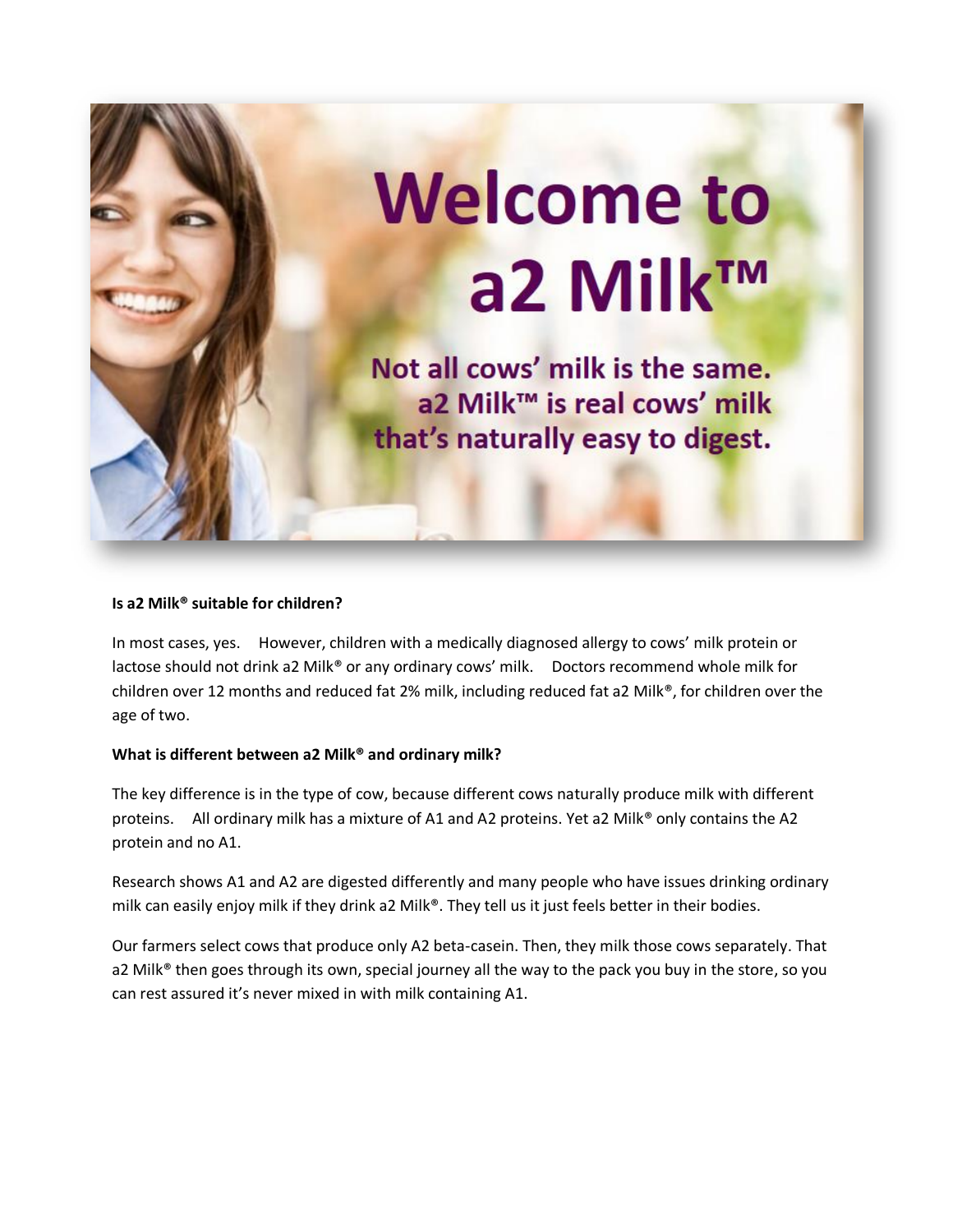#### **Is a2 Milk® natural?**

Yes. a2 Milk® is naturally occurring cows' milk; it's not a result of a technological process or genetic engineering. We simply select cows that produce only A2 protein.

Yes. a2 Milk® looks like ordinary milk, tastes like real and natural milk and contains the same amounts of calcium and other important minerals and nutrients as ordinary cows' milk. It might also interest you to know a2 Milk® has approximately 6 times the natural calcium levels of soy milk.

Yes. a2 Milk® is real, natural milk, and contains the same amount of lactose as ordinary cows' milk, so it's not an option for people who have been clinically diagnosed with lactose intolerance.

# **How does a2 Milk® compare to alternative milks – things like soy, almond and coconut milks?**

Firstly, a2 Milk<sup>®</sup> is a completely real, and naturally occurring milk in every way. It contains about 6 times the natural levels of calcium as soy milk, approximately 8 times the natural protein levels of almond milk and 6 times the potassium levels of most rice milks.

Because of this many alternative milks are then fortified with additional vitamins and minerals like calcium and protein. However because the goodness in a2 Milk® is naturally occurring, these essential ingredients are more easily absorbed than with alternative manufactured milks.

## **What is beta-casein?**

Beta-casein is a type of protein that makes up one third of the protein in milk. It is a high quality milk protein that is a source of essential amino acids, as well as peptides. It assists with natural calcium absorption.

## **Learn more about the differences between A1 and A2 beta-caseins**

Beta-casein is a 209 amino acid protein that makes up about 30% of the total protein contained in milk (1), or roughly 2.5 grams per glass. Due to natural genetic variation, beta-casein can be present as one of two major types, A1 or A2. The single difference between these two types of beta-casein is an amino acid substitution at the 67th residue of the beta-casein protein chain. The subtle structural difference between these two beta-casein types means they are digested differently. The digestion of A1 beta-casein in the gut by the action of digestive enzymes can produce the exogenous opioid peptide called beta-casomorphin-7 (BCM-7) (2-5) (Figure 1). In contrast, A2 beta-casein releases none or minimal amounts of BCM-7 under normal gut conditions (3-6), because for A2 beta-casein "the enzymatic hydrolysis of the Ile66-Pro67 bond does not occur or occurs at a very low rate" (2).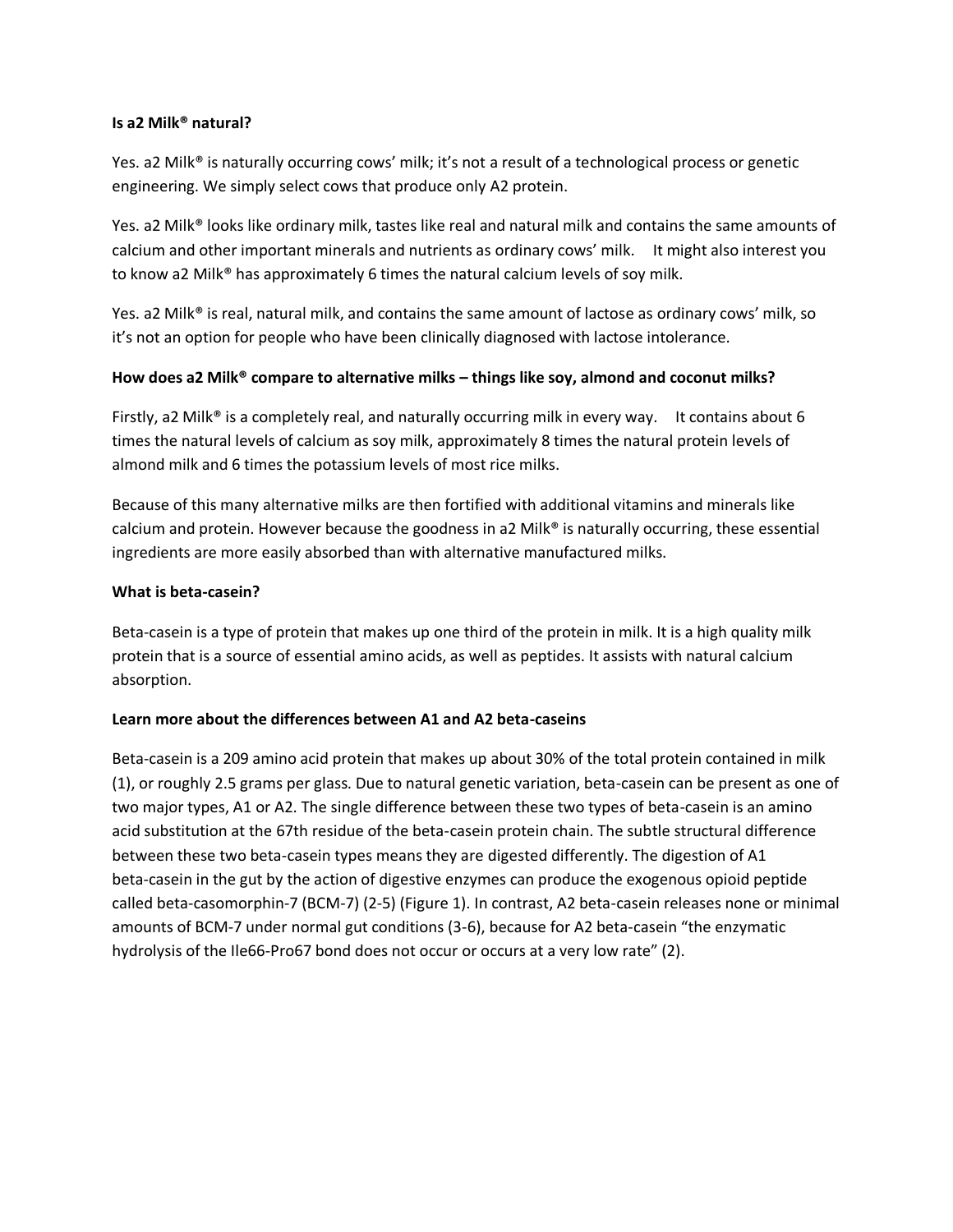#### **hcp-explain3**

Figure 1: Release of beta-casomorphin-7. Figure adapted from reference (5)



Emerging research in humans and in-depth research in other animals suggest that A1 beta-casein feeding has the potential to stimulate symptoms of digestive discomfort. Most recently, a study published in the European Journal of Clinical Nutrition (2014) reported the results of the first human clinical trial comparing the effects of A1 and A2 containing milk on digestive symptoms. In this study, even patients who did not consider themselves "milk intolerant" reported fewer digestive complaints and firmer stools when drinking milk containing only the A2 protein. Two other animal studies have investigated A1 versus A2 beta-casein on gastrointestinal effects directly (7, 8). Barnett et al. (2014) showed that feeding rodents milk containing A1 beta-casein resulted in significantly delayed gastrointestinal transit time compared to milk containing A2 beta-casein (8), which may affect symptoms of digestive discomfort. In addition, Haq et al. (2013) showed in mice fed a milk free basal diet supplemented with A1 relative to A2 beta-casein that gut inflammation markers were increased significantly with A1 beta-casein whereas A2 beta-casein had no effect relative to control animals (7), effects which a follow up study by the same research group suggest may be mediated by BCM-7 (9). There have been various other animal studies which have examined the effects of BCM-7 on markers of digestive wellbeing. The results from such studies suggest that the opioid activity of BCM-7 is linked to the stimulation of mucous production and thickening from goblet cells in digestive tissue in rodents (10-12).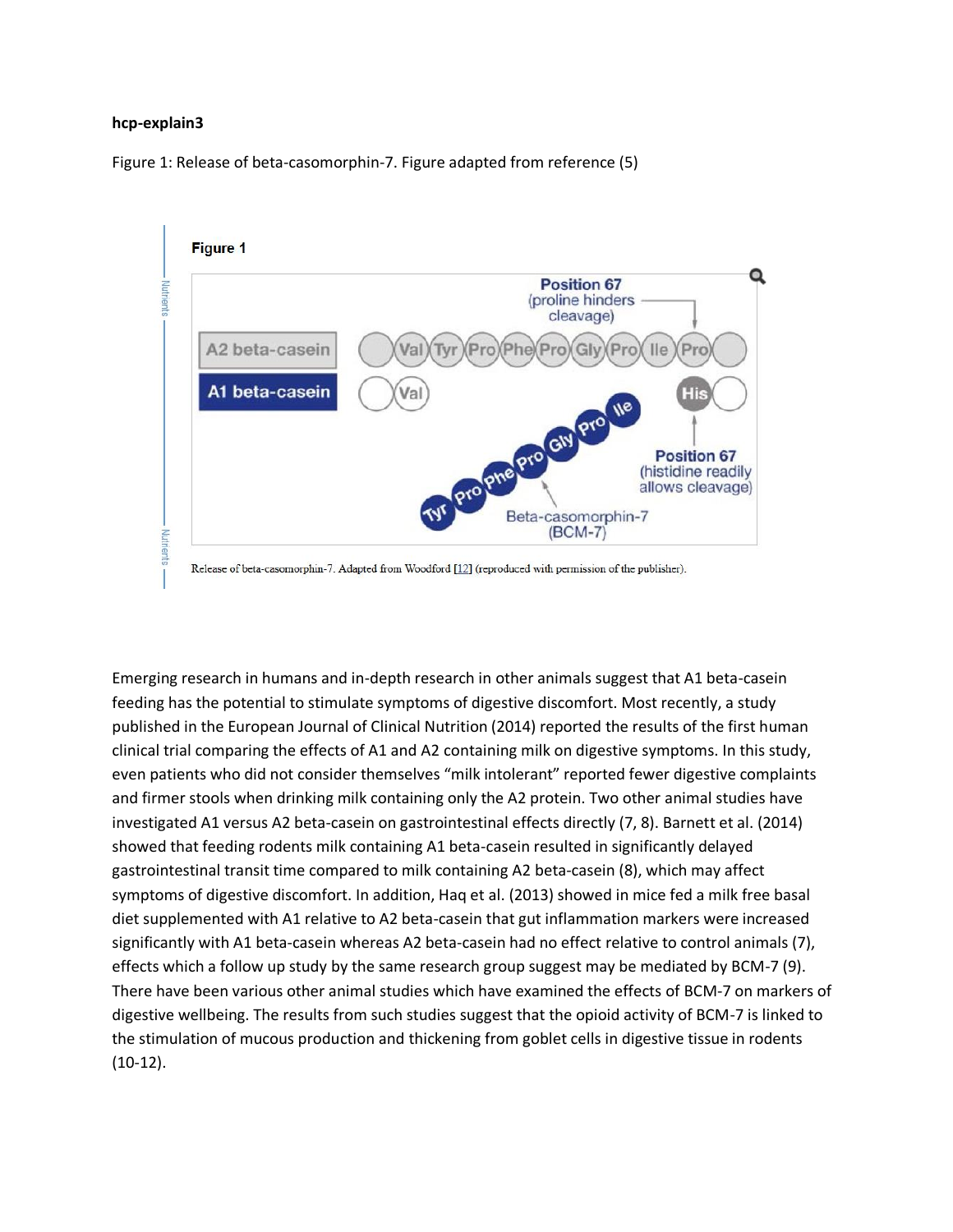In human adults, Boutrou et al. (2013) have shown recently that bovine BCM-7 is produced in the intestines following milk casein protein intake in amounts sufficient to elicit a biological action (13). In human infants, studies have shown further that BCM-7 is absorbed into the circulation of formula-fed human babies (14, 15), where there appears to be variation in the ability to eliminate BCM-7 between babies and that this could be due to variable activity of the enzyme needed to break down BCM-7 (15). More recently, Sokolov et al. (2014) have detected BCM-7 in the urine of children (16).

While further research is needed to establish a cause-effect relationship between exposure to BCM-7 and non-communicable disease conditions, there is research to suggest that BCM-7 is linked to various unwanted physiological effects.

So the theory goes that by drinking milk from A1 cows, which are the predominant cows used for dairy products in the United States, you're exposed to BCM-7, which has been linked to:

> Neurological impairment, including autistic and schizophrenic changes Type 1 diabetes An impaired immune response Autoimmune disease Heart disease

As many of you know, Dr. Mercola does not recommend drinking pasteurized milk of any kind because the pasteurization process, which entails heating the milk to a temperature of 145 degrees to 150 degrees F and keeping it there for at least half an hour, completely changes the structure of the milk proteins into something far less than healthy.

Pasteurized cow's milk is the number one allergic food in the United States. It has been associated with a number of symptoms and illnesses including:

 Diarrhea, cramps, bloating and gas **Osteoporosis**  Arthritis Heart disease Cancer Recurrent ear infections and colic in infants and children Type 1 diabetes Rheumatoid arthritis Infertility Leukemia Autism

The healthy alternative to pasteurized milk is raw milk, which is an outstanding source of nutrients including beneficial bacteria such as lactobacillus acidolphilus, vitamins and enzymes, and it is, in my estimation, one of the finest sources of calcium available.

Raw milk is generally not associated with any of the above health problems, and even people who have been allergic to pasteurized milk for many years can typically tolerate and even thrive on raw milk.